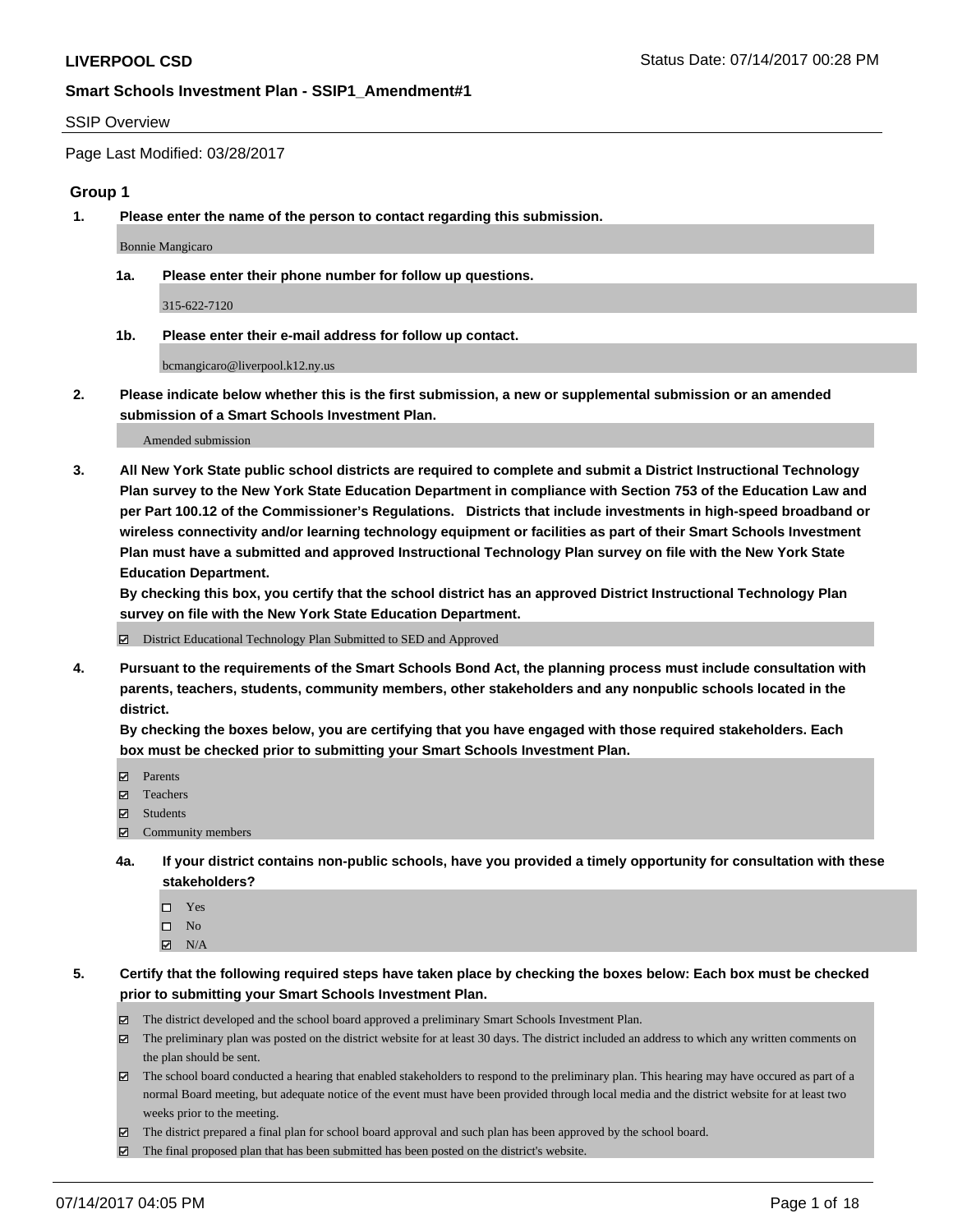#### SSIP Overview

Page Last Modified: 03/28/2017

**5a. Please upload the proposed Smart Schools Investment Plan (SSIP) that was posted on the district's website, along with any supporting materials. Note that this should be different than your recently submitted Educational Technology Survey. The Final SSIP, as approved by the School Board, should also be posted on the website and remain there during the course of the projects contained therein.**

Final SSBA12-9-15.pdf

**5b. Enter the webpage address where the final Smart Schools Investment Plan is posted. The Plan should remain posted for the life of the included projects.**

www.liverpool.k12.ny.us/assets/Final-SSBA12-9-15.pdf

**6. Please enter an estimate of the total number of students and staff that will benefit from this Smart Schools Investment Plan based on the cumulative projects submitted to date.**

8,800

**7. An LEA/School District may partner with one or more other LEA/School Districts to form a consortium to pool Smart Schools Bond Act funds for a project that meets all other Smart School Bond Act requirements. Each school district participating in the consortium will need to file an approved Smart Schools Investment Plan for the project and submit a signed Memorandum of Understanding that sets forth the details of the consortium including the roles of each respective district.**

 $\Box$  The district plans to participate in a consortium to partner with other school district(s) to implement a Smart Schools project.

**8. Please enter the name and 6-digit SED Code for each LEA/School District participating in the Consortium.**

| <b>Partner LEA/District</b> | <b>ISED BEDS Code</b> |
|-----------------------------|-----------------------|
| (No Response)               | (No Response)         |

**9. Please upload a signed Memorandum of Understanding with all of the participating Consortium partners.**

(No Response)

**10. Your district's Smart Schools Bond Act Allocation is:**

\$5,345,676

**11. Enter the budget sub-allocations by category that you are submitting for approval at this time. If you are not budgeting SSBA funds for a category, please enter 0 (zero.) If the value entered is \$0, you will not be required to complete that survey question.**

|                                              | Sub-<br>Allocations |
|----------------------------------------------|---------------------|
|                                              |                     |
| <b>School Connectivity</b>                   | 0                   |
| <b>Connectivity Projects for Communities</b> | 0                   |
| Classroom Technology                         | 28,920              |
| Pre-Kindergarten Classrooms                  | $\mathbf 0$         |
| Replace Transportable Classrooms             | $\Omega$            |
| <b>High-Tech Security Features</b>           | 0                   |
| Totals:                                      | 28,920              |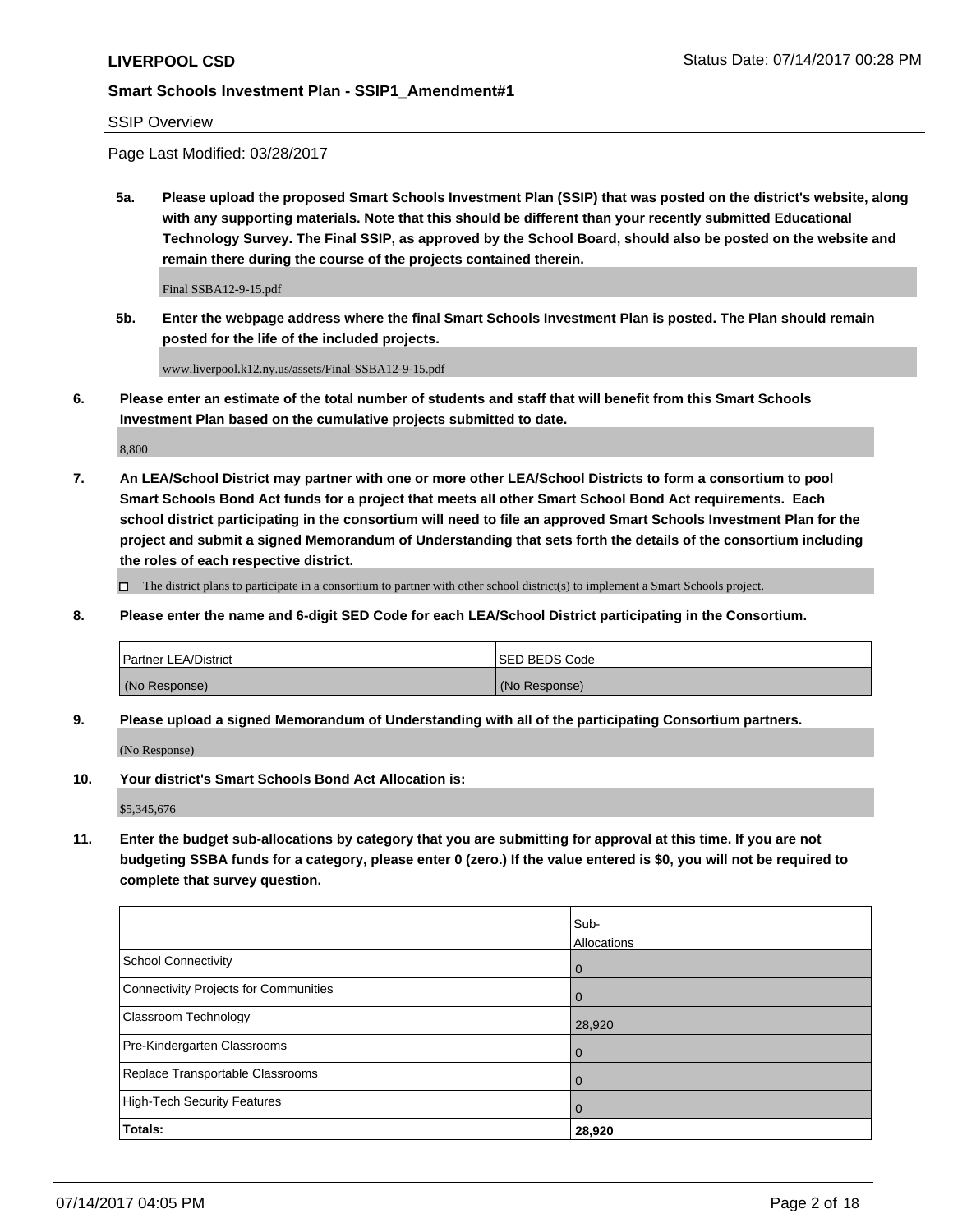#### School Connectivity

Page Last Modified: 03/28/2017

## **Group 1**

- **1. In order for students and faculty to receive the maximum benefit from the technology made available under the Smart Schools Bond Act, their school buildings must possess sufficient connectivity infrastructure to ensure that devices can be used during the school day. Smart Schools Investment Plans must demonstrate that:**
	- **sufficient infrastructure that meets the Federal Communications Commission's 100 Mbps per 1,000 students standard currently exists in the buildings where new devices will be deployed, or**
	- **is a planned use of a portion of Smart Schools Bond Act funds, or**
	- **is under development through another funding source.**

**Smart Schools Bond Act funds used for technology infrastructure or classroom technology investments must increase the number of school buildings that meet or exceed the minimum speed standard of 100 Mbps per 1,000 students and staff within 12 months. This standard may be met on either a contracted 24/7 firm service or a "burstable" capability. If the standard is met under the burstable criteria, it must be:**

**1. Specifically codified in a service contract with a provider, and**

**2. Guaranteed to be available to all students and devices as needed, particularly during periods of high demand, such as computer-based testing (CBT) periods.**

**Please describe how your district already meets or is planning to meet this standard within 12 months of plan submission.**

(No Response)

- **1a. If a district believes that it will be impossible to meet this standard within 12 months, it may apply for a waiver of this requirement, as described on the Smart Schools website. The waiver must be filed and approved by SED prior to submitting this survey.**
	- By checking this box, you are certifying that the school district has an approved waiver of this requirement on file with the New York State Education Department.

#### **2. Connectivity Speed Calculator (Required)**

|                         | Number of<br><b>Students</b> | Multiply by<br>100 Kbps | Divide by 1000 Current Speed<br>to Convert to<br>Required<br>Speed in Mb | l in Mb          | Expected<br>Speed to be<br>Attained Within Required<br>12 Months | Expected Date<br>When<br>Speed Will be<br>Met |
|-------------------------|------------------------------|-------------------------|--------------------------------------------------------------------------|------------------|------------------------------------------------------------------|-----------------------------------------------|
| <b>Calculated Speed</b> | (No<br>Response)             | (No Response)           | (No<br>Response)                                                         | (No<br>Response) | (No<br>Response)                                                 | (No<br>Response)                              |

## **3. Describe how you intend to use Smart Schools Bond Act funds for high-speed broadband and/or wireless connectivity projects in school buildings.**

(No Response)

**4. Describe the linkage between the district's District Instructional Technology Plan and the proposed projects. (There should be a link between your response to this question and your response to Question 1 in Part E. Curriculum and Instruction "What are the district's plans to use digital connectivity and technology to improve teaching and learning?)**

(No Response)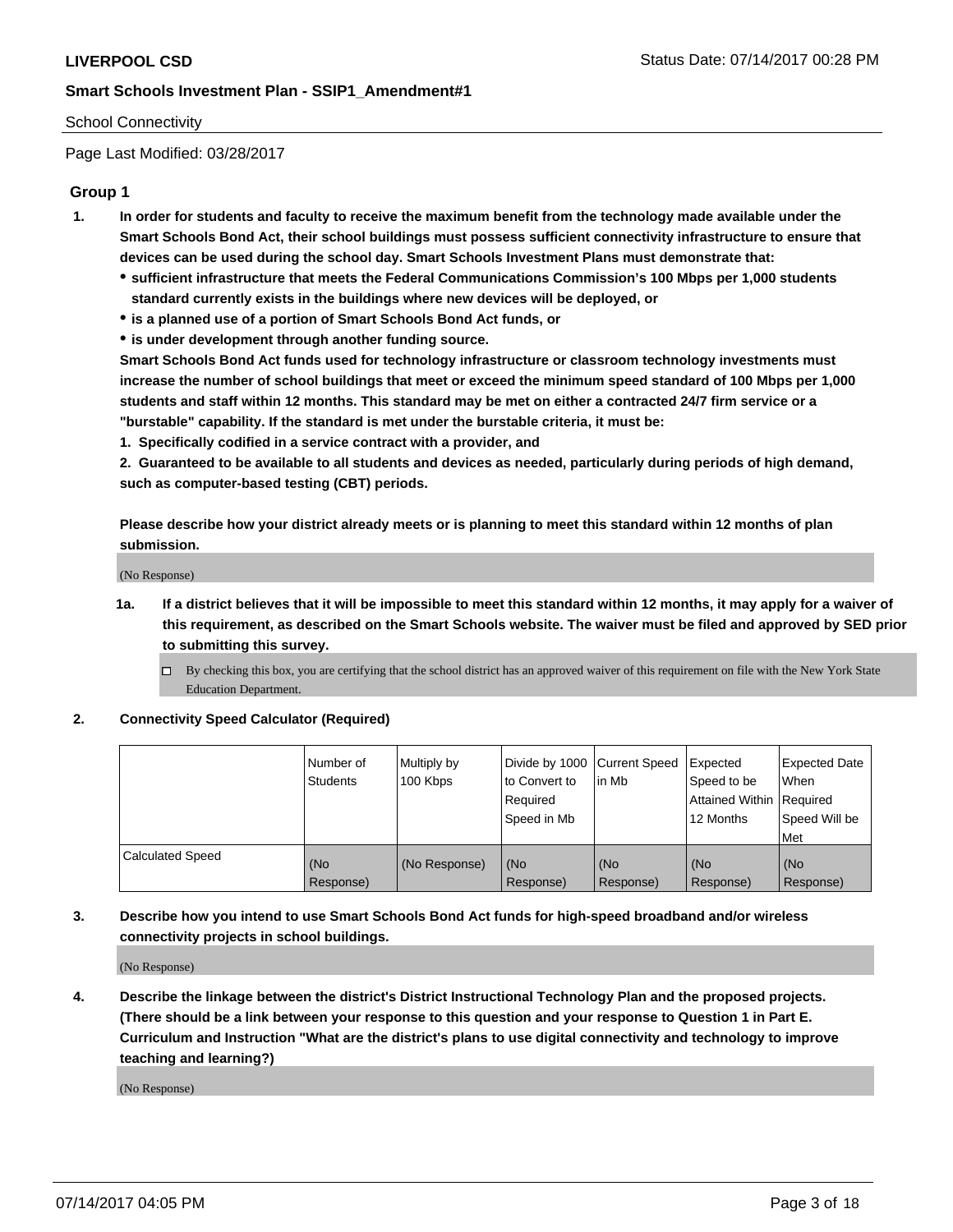#### School Connectivity

Page Last Modified: 03/28/2017

**5. If the district wishes to have students and staff access the Internet from wireless devices within the school building, or in close proximity to it, it must first ensure that it has a robust Wi-Fi network in place that has sufficient bandwidth to meet user demand.**

**Please describe how you have quantified this demand and how you plan to meet this demand.**

(No Response)

**6. As indicated on Page 5 of the guidance, the Office of Facilities Planning will have to conduct a preliminary review of all capital projects, including connectivity projects.**

**Please indicate on a separate row each project number given to you by the Office of Facilities Planning.**

| Project Number |  |
|----------------|--|
|                |  |
| (No Response)  |  |

**7. Certain high-tech security and connectivity infrastructure projects may be eligible for an expedited review process as determined by the Office of Facilities Planning.**

**Was your project deemed eligible for streamlined review?**

(No Response)

**8. Include the name and license number of the architect or engineer of record.**

| Name          | License Number |
|---------------|----------------|
| (No Response) | (No Response)  |

**9. If you are submitting an allocation for School Connectivity complete this table.**

**Note that the calculated Total at the bottom of the table must equal the Total allocation for this category that you entered in the SSIP Overview overall budget.** 

|                                            | Sub-          |
|--------------------------------------------|---------------|
|                                            | Allocation    |
| Network/Access Costs                       | (No Response) |
| Outside Plant Costs                        | (No Response) |
| School Internal Connections and Components | (No Response) |
| <b>Professional Services</b>               | (No Response) |
| Testing                                    | (No Response) |
| <b>Other Upfront Costs</b>                 | (No Response) |
| <b>Other Costs</b>                         | (No Response) |
| Totals:                                    | 0             |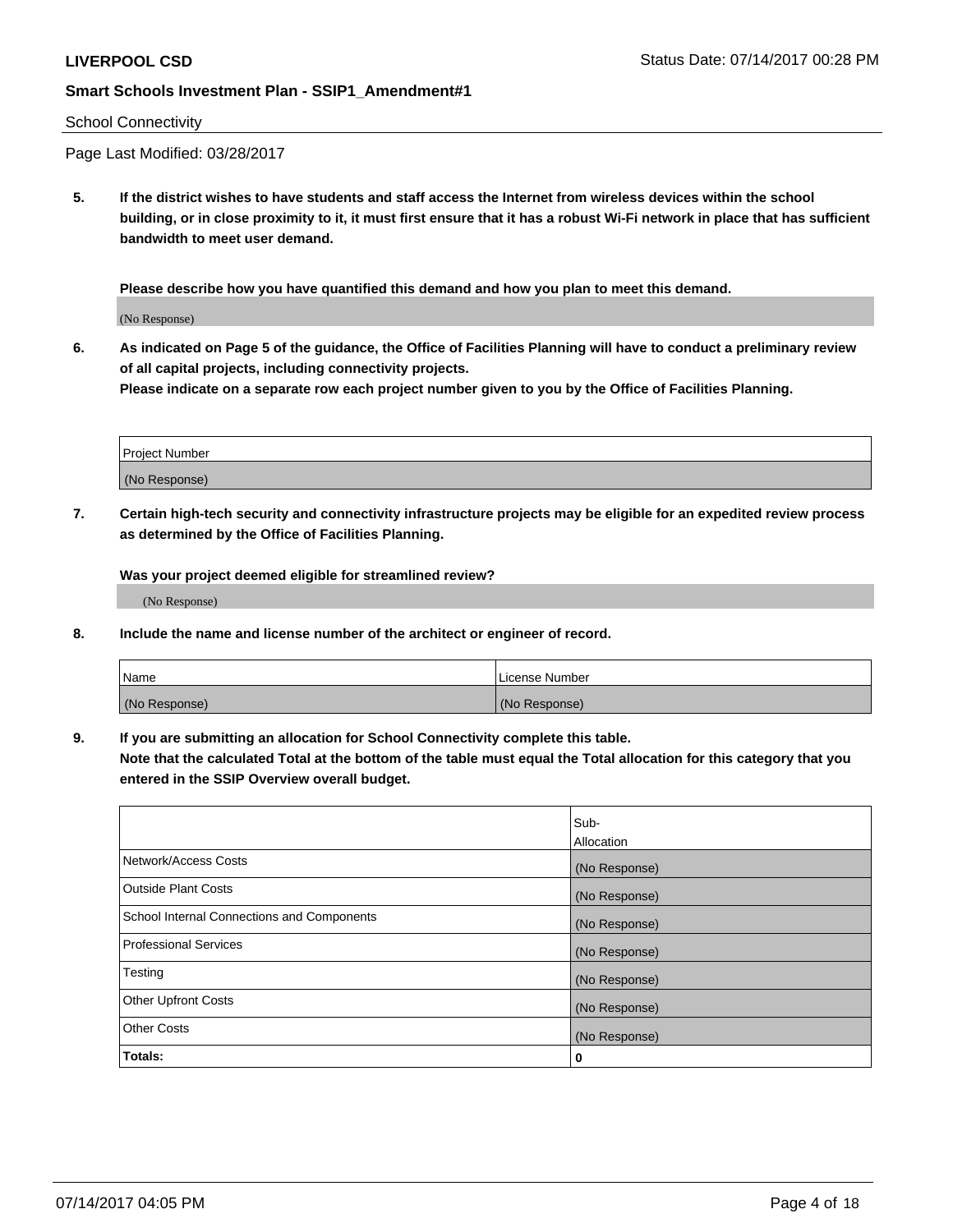### School Connectivity

Page Last Modified: 03/28/2017

**10. Please detail the type, quantity, per unit cost and total cost of the eligible items under each sub-category. This is especially important for any expenditures listed under the "Other" category. All expenditures must be eligible for tax-exempt financing to be reimbursed through the SSBA. Sufficient detail must be provided so that we can verify this is the case. If you have any questions, please contact us directly through smartschools@nysed.gov. NOTE: Wireless Access Points should be included in this category, not under Classroom Educational Technology, except those that will be loaned/purchased for nonpublic schools.**

| Select the allowable expenditure | Item to be purchased | Quantity      | Cost per Item | Total Cost    |
|----------------------------------|----------------------|---------------|---------------|---------------|
| type.                            |                      |               |               |               |
| Repeat to add another item under |                      |               |               |               |
| each type.                       |                      |               |               |               |
| (No Response)                    | (No Response)        | (No Response) | (No Response) | (No Response) |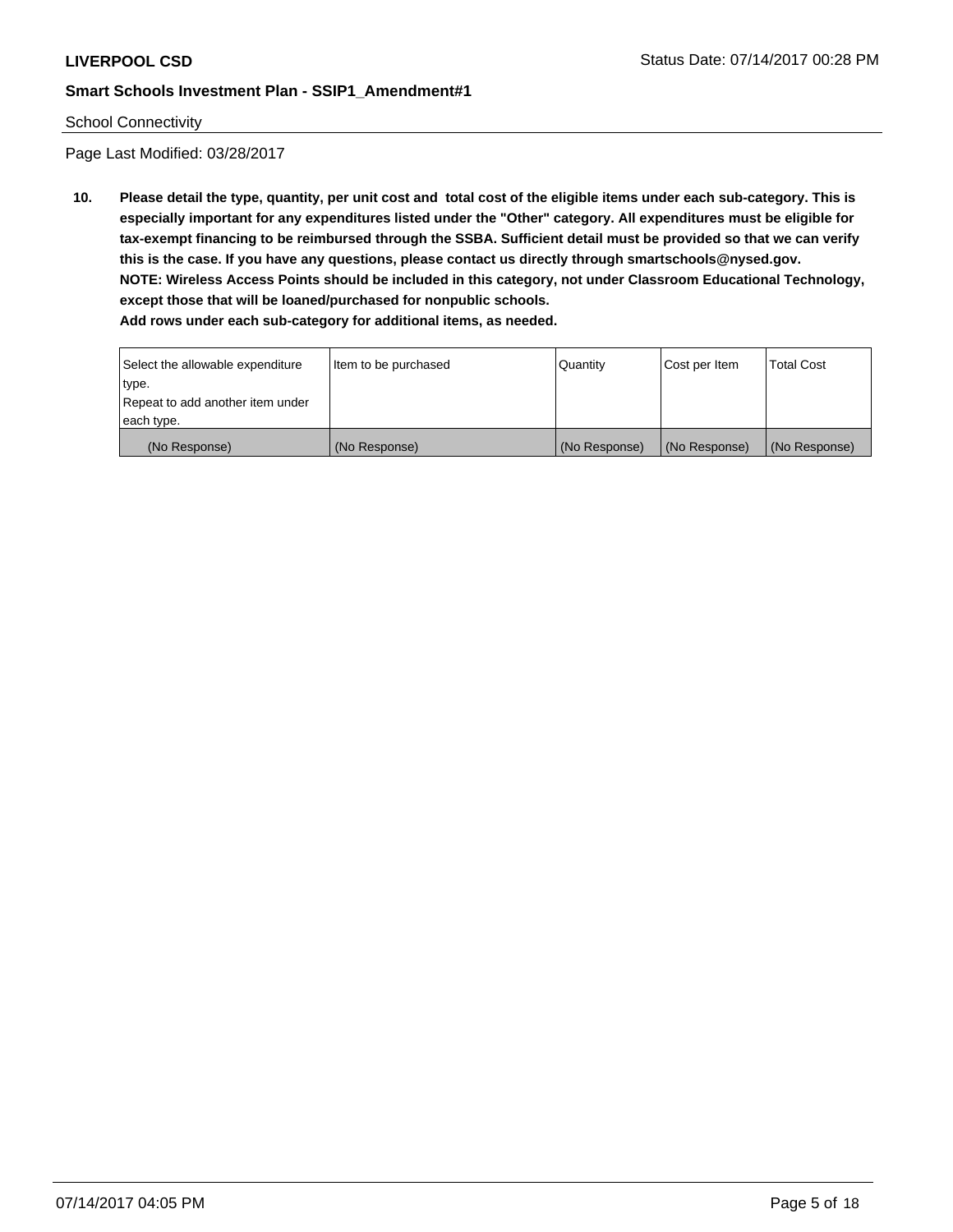Community Connectivity (Broadband and Wireless)

Page Last Modified: 03/28/2017

### **Group 1**

**1. Describe how you intend to use Smart Schools Bond Act funds for high-speed broadband and/or wireless connectivity projects in the community.**

(No Response)

**2. Please describe how the proposed project(s) will promote student achievement and increase student and/or staff access to the Internet in a manner that enhances student learning and/or instruction outside of the school day and/or school building.**

(No Response)

**3. Community connectivity projects must comply with all the necessary local building codes and regulations (building and related permits are not required prior to plan submission).**

 $\Box$  I certify that we will comply with all the necessary local building codes and regulations.

**4. Please describe the physical location of the proposed investment.**

(No Response)

**5. Please provide the initial list of partners participating in the Community Connectivity Broadband Project, along with their Federal Tax Identification (Employer Identification) number.**

| <b>Project Partners</b> | Federal ID#     |
|-------------------------|-----------------|
| (No Response)           | l (No Response) |

**6. If you are submitting an allocation for Community Connectivity, complete this table. Note that the calculated Total at the bottom of the table must equal the Total allocation for this category that you entered in the SSIP Overview overall budget.**

|                                    | Sub-Allocation |
|------------------------------------|----------------|
| Network/Access Costs               | (No Response)  |
| Outside Plant Costs                | (No Response)  |
| <b>Tower Costs</b>                 | (No Response)  |
| <b>Customer Premises Equipment</b> | (No Response)  |
| <b>Professional Services</b>       | (No Response)  |
| Testing                            | (No Response)  |
| <b>Other Upfront Costs</b>         | (No Response)  |
| <b>Other Costs</b>                 | (No Response)  |
| Totals:                            | 0              |

**7. Please detail the type, quantity, per unit cost and total cost of the eligible items under each sub-category. This is especially important for any expenditures listed under the "Other" category. All expenditures must be capital-bond eligible to be reimbursed through the SSBA. If you have any questions, please contact us directly through smartschools@nysed.gov.**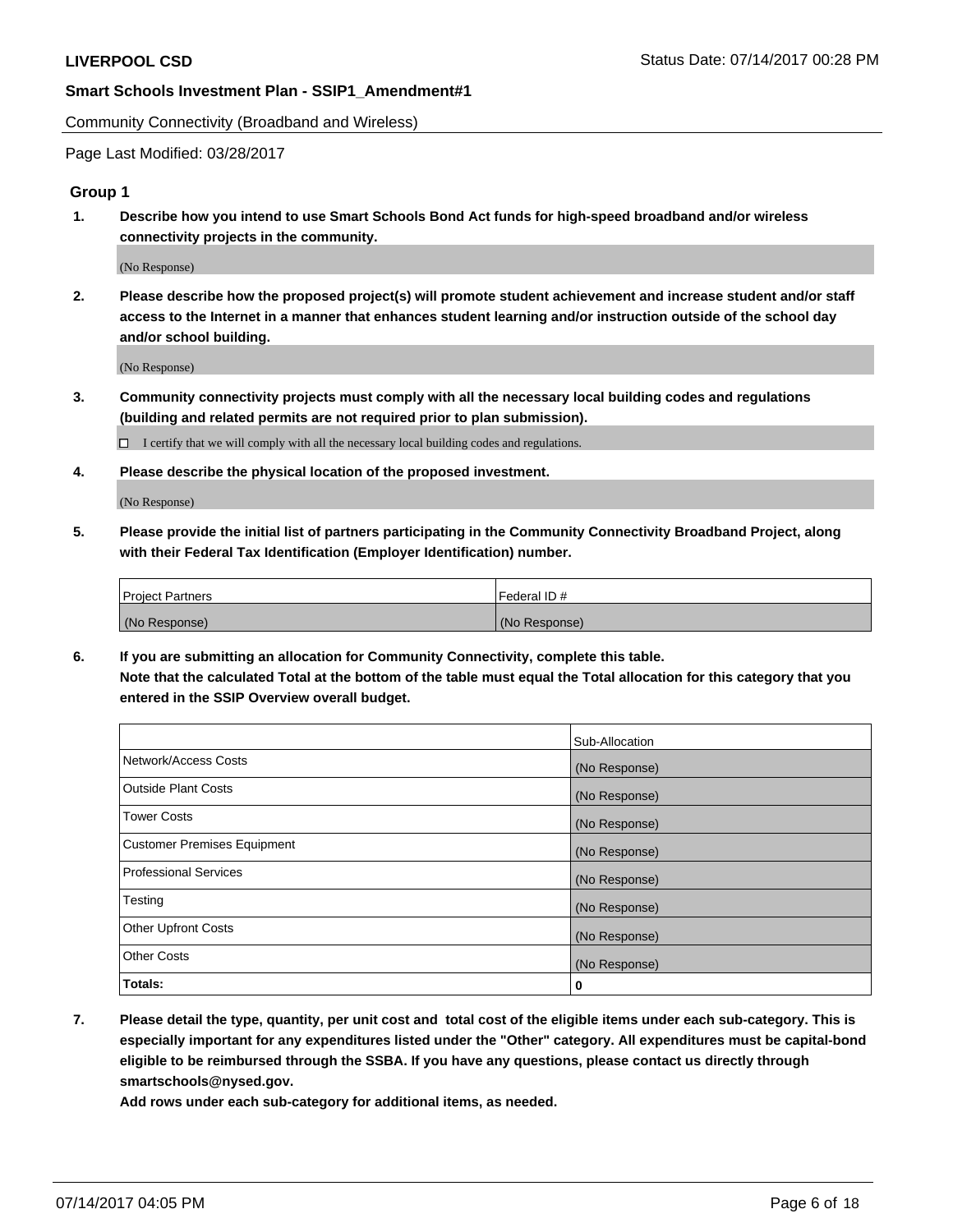Community Connectivity (Broadband and Wireless)

| Select the allowable expenditure | Item to be purchased | Quantity      | Cost per Item | <b>Total Cost</b> |
|----------------------------------|----------------------|---------------|---------------|-------------------|
| type.                            |                      |               |               |                   |
| Repeat to add another item under |                      |               |               |                   |
| each type.                       |                      |               |               |                   |
| (No Response)                    | (No Response)        | (No Response) | (No Response) | (No Response)     |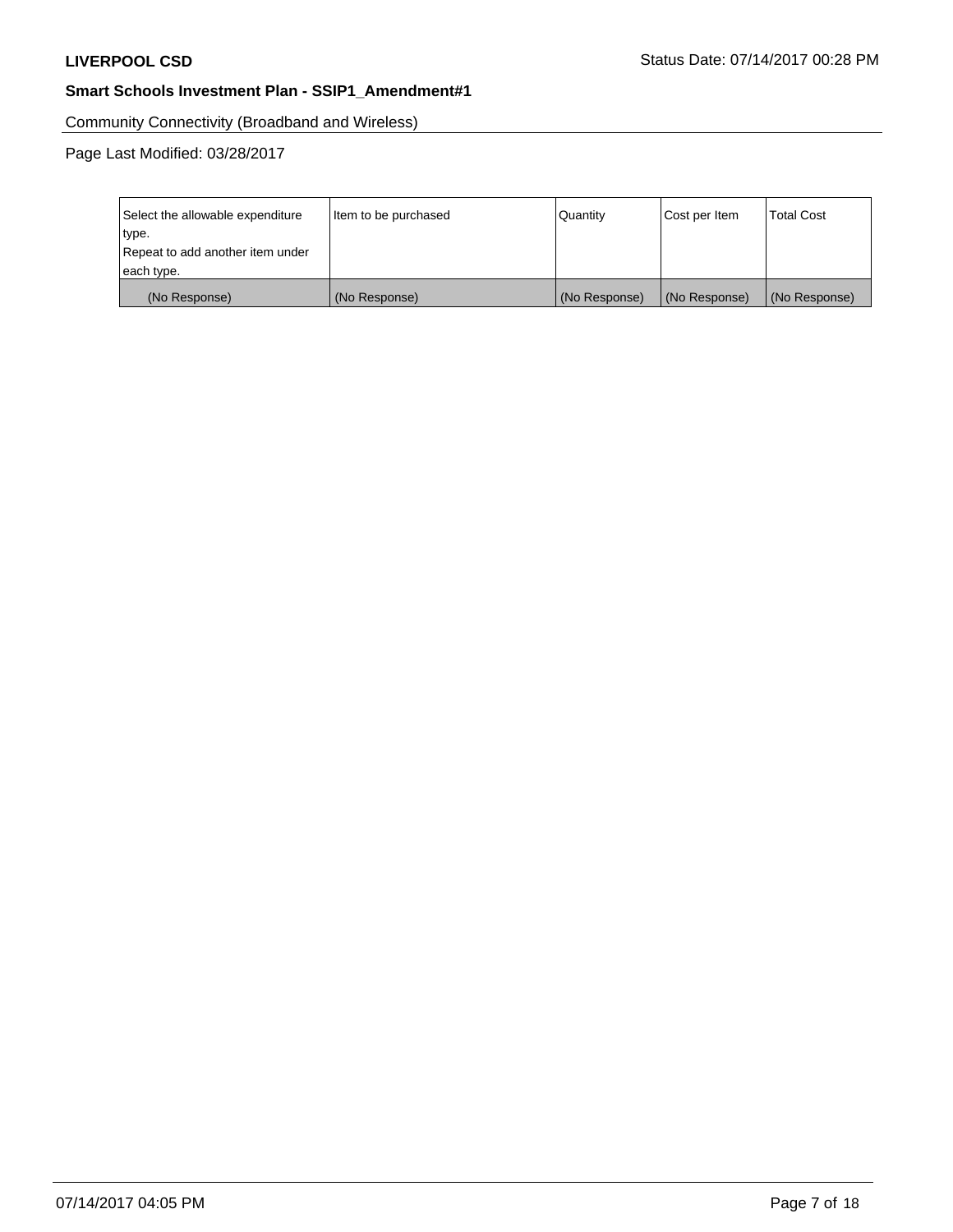## Classroom Learning Technology

Page Last Modified: 03/28/2017

## **Questions**

**1. In order for students and faculty to receive the maximum benefit from the technology made available under the Smart Schools Bond Act, their school buildings must possess sufficient connectivity infrastructure to ensure that devices can be used during the school day. Smart Schools Investment Plans must demonstrate that sufficient infrastructure that meets the Federal Communications Commission's 100 Mbps per 1,000 students standard currently exists in the buildings where new devices will be deployed, or is a planned use of a portion of Smart Schools Bond Act funds, or is under development through another funding source.**

**Smart Schools Bond Act funds used for technology infrastructure or classroom technology investments must increase the number of school buildings that meet or exceed the minimum speed standard of 100 Mbps per 1,000 students and staff within 12 months. This standard may be met on either a contracted 24/7 firm service or a "burstable" capability. If the standard is met under the burstable criteria, it must be:**

- **1. Specifically codified in a service contract with a provider, and**
- **2. Guaranteed to be available to all students and devices as needed, particularly during periods of high demand, such as computer-based testing (CBT) periods.**

**Please describe how your district already meets or is planning to meet this standard within 12 months of plan submission.**

(No Response)

- **1a. If a district believes that it will be impossible to meet this standard within 12 months, it may apply for a waiver of this requirement, as described on the Smart Schools website. The waiver must be filed and approved by SED prior to submitting this survey.**
	- $\Box$  By checking this box, you are certifying that the school district has an approved waiver of this requirement on file with the New York State Education Department.

#### **2. Connectivity Speed Calculator (Required)**

|                         | l Number of<br>Students | Multiply by<br>100 Kbps | Divide by 1000   Current Speed<br>to Convert to<br>Required<br>Speed in Mb | lin Mb           | Expected<br>Speed to be<br>Attained Within Required<br>12 Months | <b>Expected Date</b><br>When<br>Speed Will be<br>Met |
|-------------------------|-------------------------|-------------------------|----------------------------------------------------------------------------|------------------|------------------------------------------------------------------|------------------------------------------------------|
| <b>Calculated Speed</b> | (No<br>Response)        | (No Response)           | (No<br>Response)                                                           | (No<br>Response) | (No<br>Response)                                                 | (No<br>Response)                                     |

**3. If the district wishes to have students and staff access the Internet from wireless devices within the school building, or in close proximity to it, it must first ensure that it has a robust Wi-Fi network in place that has sufficient bandwidth to meet user demand.**

**Please describe how you have quantified this demand and how you plan to meet this demand.**

(No Response)

**4. All New York State public school districts are required to complete and submit an Instructional Technology Plan survey to the New York State Education Department in compliance with Section 753 of the Education Law and per Part 100.12 of the Commissioner's Regulations.**

**Districts that include educational technology purchases as part of their Smart Schools Investment Plan must have a submitted and approved Instructional Technology Plan survey on file with the New York State Education Department.**

 $\Box$  By checking this box, you are certifying that the school district has an approved Instructional Technology Plan survey on file with the New York State Education Department.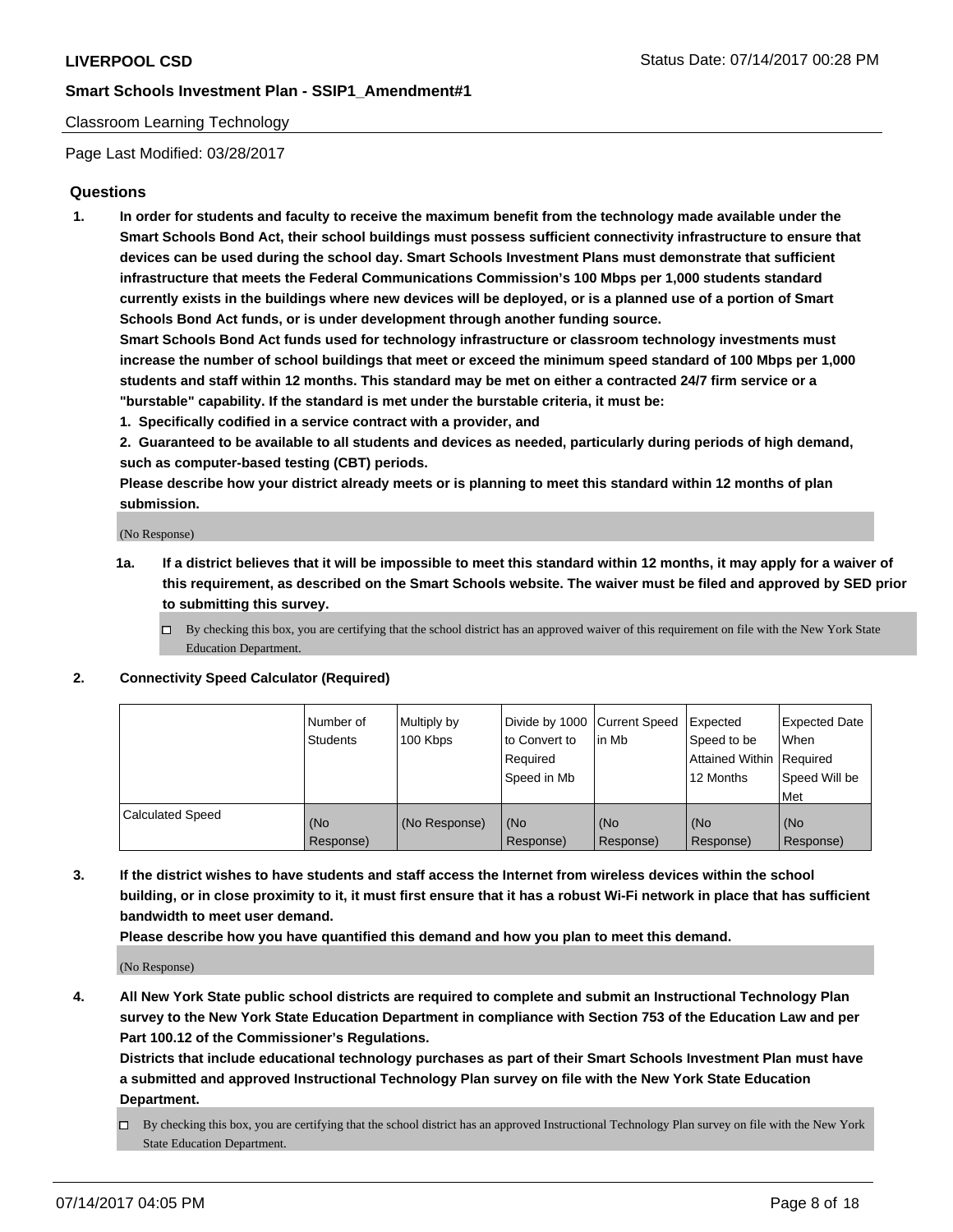#### Classroom Learning Technology

Page Last Modified: 03/28/2017

**5. Describe the devices you intend to purchase and their compatibility with existing or planned platforms or systems. Specifically address the adequacy of each facility's electrical, HVAC and other infrastructure necessary to install and support the operation of the planned technology.**

This amendment #1 is being submitted for the following reasons:

1. The cost of the Epson Interactive projectors decreased by \$183,180.

2. The cost of the Macbooks increased by \$303 per device, which resulted in the need for an additional \$28,920 for the SSIP.

#### **6. Describe how the proposed technology purchases will:**

- **> enhance differentiated instruction;**
- **> expand student learning inside and outside the classroom;**
- **> benefit students with disabilities and English language learners; and**
- **> contribute to the reduction of other learning gaps that have been identified within the district.**

**The expectation is that districts will place a priority on addressing the needs of students who struggle to succeed in a rigorous curriculum. Responses in this section should specifically address this concern and align with the district's Instructional Technology Plan (in particular Question 2 of E. Curriculum and Instruction: "Does the district's instructional technology plan address the needs of students with disabilities to ensure equitable access to instruction, materials and assessments?" and Question 3 of the same section: "Does the district's instructional technology plan address the provision of assistive technology specifically for students with disabilities to ensure access to and participation in the general curriculum?"**

(No Response)

**7. Where appropriate, describe how the proposed technology purchases will enhance ongoing communication with parents and other stakeholders and help the district facilitate technology-based regional partnerships, including distance learning and other efforts.**

(No Response)

**8. Describe the district's plan to provide professional development to ensure that administrators, teachers and staff can employ the technology purchased to enhance instruction successfully.**

**Note: This response should be aligned and expanded upon in accordance with your district's response to Question 1 of F. Professional Development of your Instructional Technology Plan: "Please provide a summary of professional development offered to teachers and staff, for the time period covered by this plan, to support technology to enhance teaching and learning. Please include topics, audience and method of delivery within your summary."**

(No Response)

**9. Districts must contact the SUNY/CUNY teacher preparation program that supplies the largest number of the district's new teachers to request advice on innovative uses and best practices at the intersection of pedagogy and educational technology.**

□ By checking this box, you certify that you have contacted the SUNY/CUNY teacher preparation program that supplies the largest number of your new teachers to request advice on these issues.

**9a. Please enter the name of the SUNY or CUNY Institution that you contacted.**

(No Response)

**9b. Enter the primary Institution phone number.**

(No Response)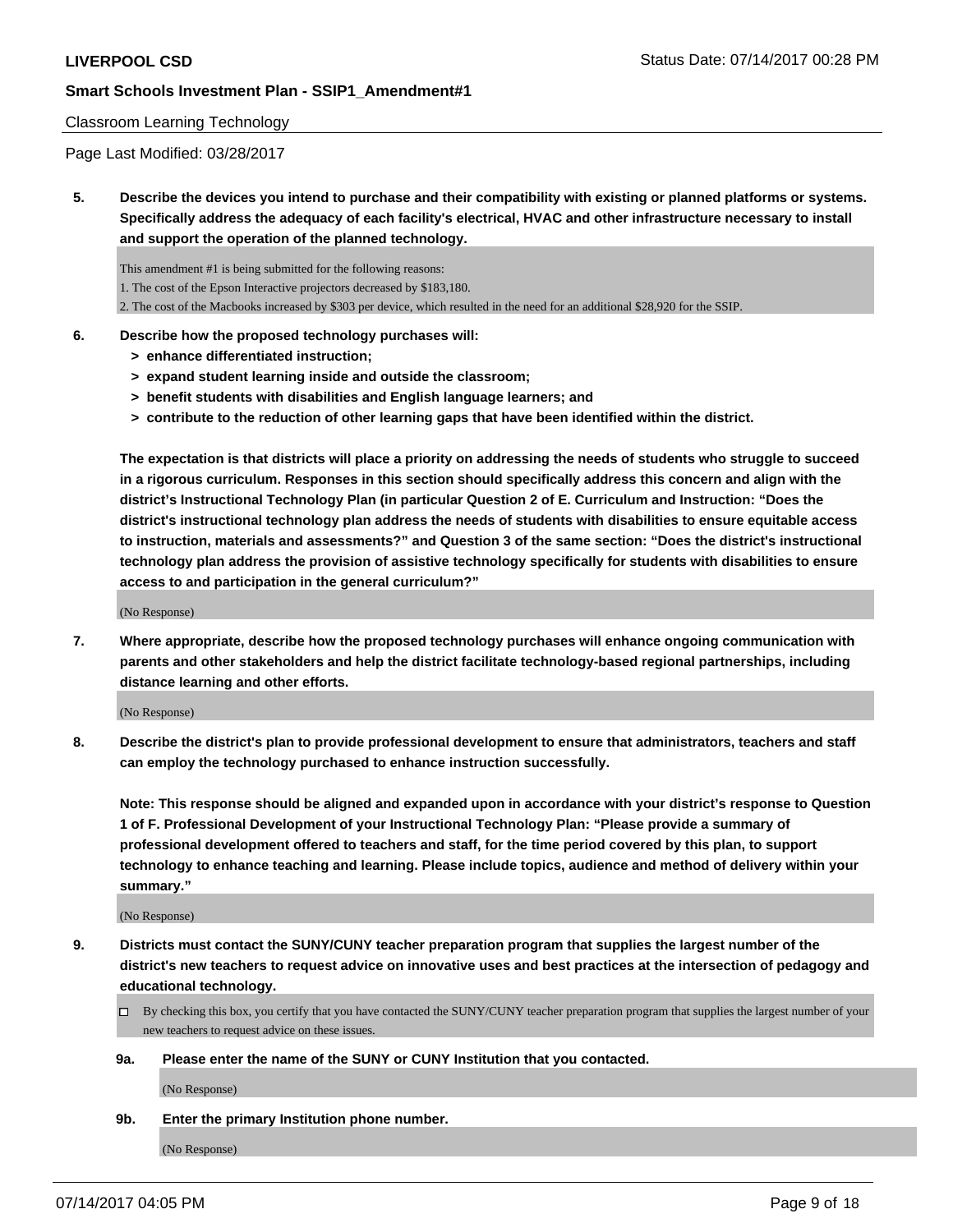Classroom Learning Technology

Page Last Modified: 03/28/2017

**9c. Enter the name of the contact person with whom you consulted and/or will be collaborating with on innovative uses of technology and best practices.**

(No Response)

**10. A district whose Smart Schools Investment Plan proposes the purchase of technology devices and other hardware must account for nonpublic schools in the district.**

**Are there nonpublic schools within your school district?**

Yes

 $\boxtimes$  No

**11. Nonpublic Classroom Technology Loan Calculator**

**The Smart Schools Bond Act provides that any Classroom Learning Technology purchases made using Smart Schools funds shall be lent, upon request, to nonpublic schools in the district. However, no school district shall be required to loan technology in amounts greater than the total obtained and spent on technology pursuant to the Smart Schools Bond Act and the value of such loan may not exceed the total of \$250 multiplied by the nonpublic school enrollment in the base year at the time of enactment.**

**See:**

**http://www.p12.nysed.gov/mgtserv/smart\_schools/docs/Smart\_Schools\_Bond\_Act\_Guidance\_04.27.15\_Final.pdf.**

|                                       | 1. Classroom   | 2. Public     | 3. Nonpublic | 14. Sum of  | 15. Total Per | l 6. Total                                                                                    |
|---------------------------------------|----------------|---------------|--------------|-------------|---------------|-----------------------------------------------------------------------------------------------|
|                                       | Technology     | Enrollment    | Enrollment   | Public and  | Pupil Sub-    | Nonpublic Loan                                                                                |
|                                       | Sub-allocation | $(2014 - 15)$ | (2014-15)    | l Nonpublic | allocation    | Amount                                                                                        |
|                                       |                |               |              | Enrollment  |               |                                                                                               |
| Calculated Nonpublic Loan<br>  Amount |                |               |              |             |               | (No Response)   (No Response)   (No Response)   (No Response)   (No Response)   (No Response) |

**12. To ensure the sustainability of technology purchases made with Smart Schools funds, districts must demonstrate a long-term plan to maintain and replace technology purchases supported by Smart Schools Bond Act funds. This sustainability plan shall demonstrate a district's capacity to support recurring costs of use that are ineligible for Smart Schools Bond Act funding such as device maintenance, technical support, Internet and wireless fees, maintenance of hotspots, staff professional development, building maintenance and the replacement of incidental items. Further, such a sustainability plan shall include a long-term plan for the replacement of purchased devices and equipment at the end of their useful life with other funding sources.**

 $\Box$  By checking this box, you certify that the district has a sustainability plan as described above.

**13. Districts must ensure that devices purchased with Smart Schools Bond funds will be distributed, prepared for use, maintained and supported appropriately. Districts must maintain detailed device inventories in accordance with generally accepted accounting principles.**

By checking this box, you certify that the district has a distribution and inventory management plan and system in place.

**14. If you are submitting an allocation for Classroom Learning Technology complete this table. Note that the calculated Total at the bottom of the table must equal the Total allocation for this category that you entered in the SSIP Overview overall budget.**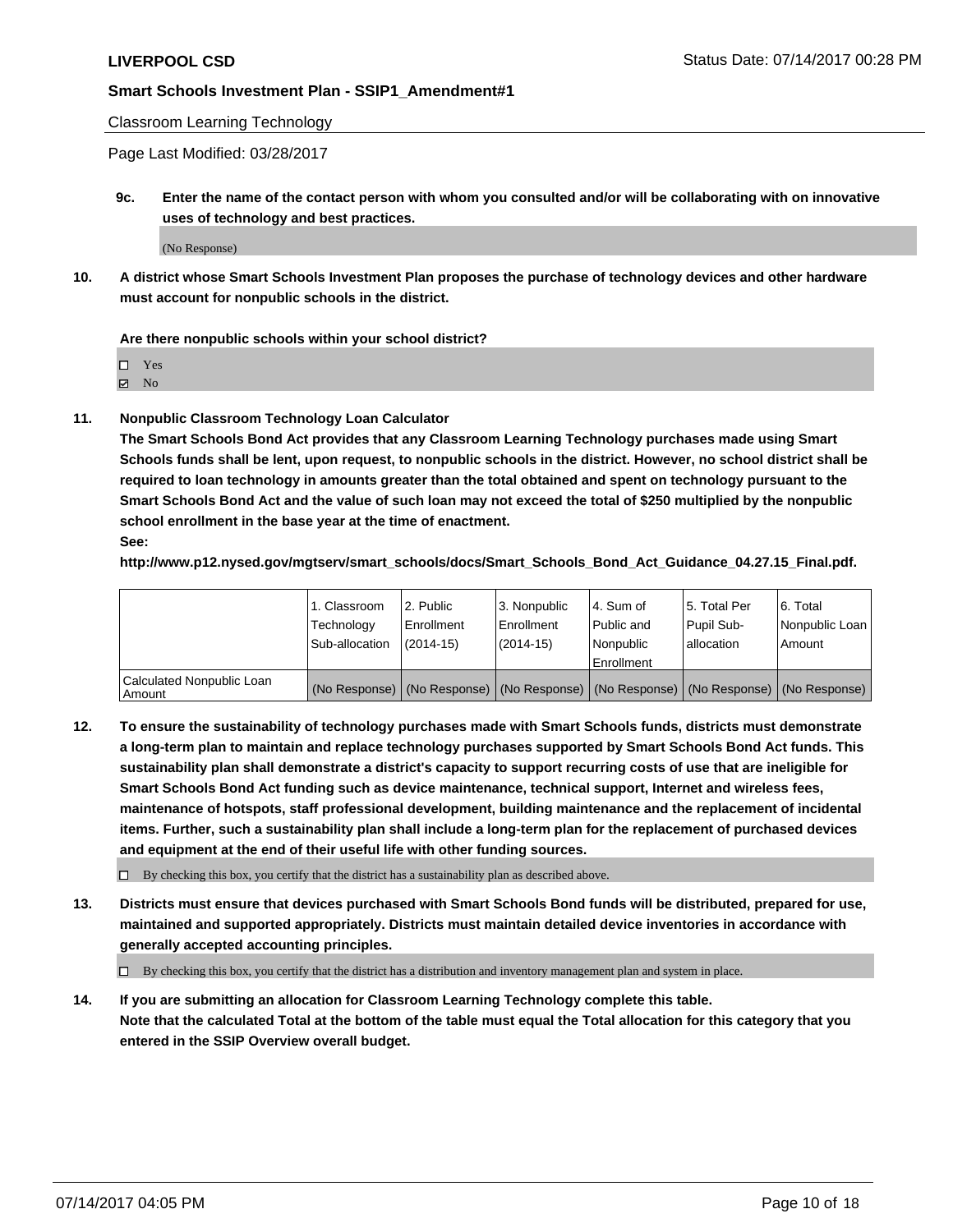## Classroom Learning Technology

Page Last Modified: 03/28/2017

|                         | Sub-Allocation |
|-------------------------|----------------|
| Interactive Whiteboards | $-183,180$     |
| Computer Servers        | (No Response)  |
| Desktop Computers       | (No Response)  |
| <b>Laptop Computers</b> | 212,100        |
| <b>Tablet Computers</b> | (No Response)  |
| <b>Other Costs</b>      | (No Response)  |
| Totals:                 | 28,920         |

**15. Please detail the type, quantity, per unit cost and total cost of the eligible items under each sub-category. This is especially important for any expenditures listed under the "Other" category. All expenditures must be capital-bond eligible to be reimbursed through the SSBA. If you have any questions, please contact us directly through smartschools@nysed.gov.**

**Please specify in the "Item to be Purchased" field which specific expenditures and items are planned to meet the district's nonpublic loan requirement, if applicable.**

**NOTE: Wireless Access Points that will be loaned/purchased for nonpublic schools should ONLY be included in this category, not under School Connectivity, where public school districts would list them.**

| Select the allowable expenditure | Item to be Purchased | Quantity | Cost per Item | <b>Total Cost</b> |
|----------------------------------|----------------------|----------|---------------|-------------------|
| type.                            |                      |          |               |                   |
| Repeat to add another item under |                      |          |               |                   |
| each type.                       |                      |          |               |                   |
| Interactive Whiteboards          | Epson Brightlink     | 430      | $-426$        | $-183.180$        |
| <b>Laptop Computers</b>          | <b>MacBooks</b>      | 700      | 303           | 212,100           |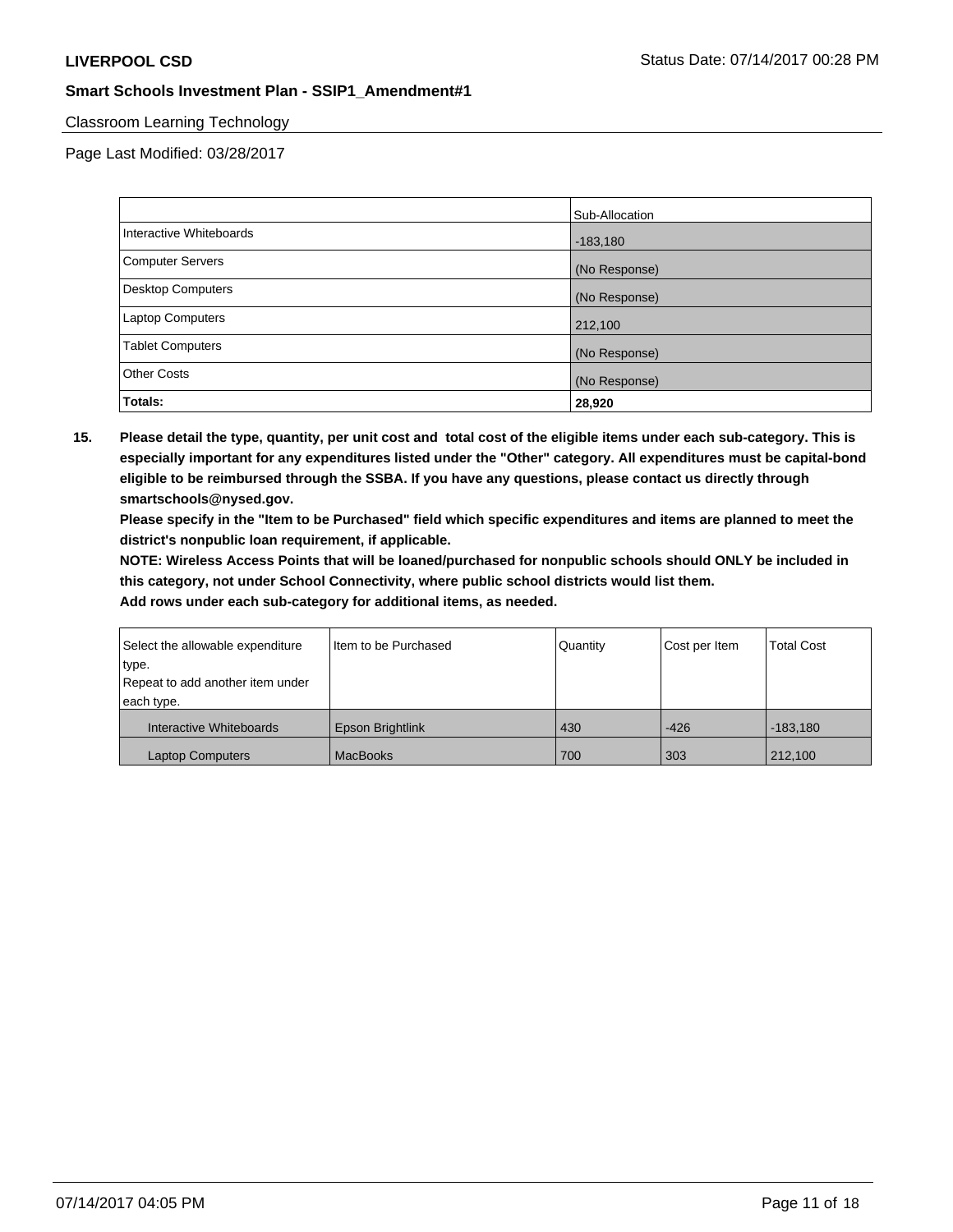#### Pre-Kindergarten Classrooms

Page Last Modified: 03/28/2017

#### **Group 1**

**1. Provide information regarding how and where the district is currently serving pre-kindergarten students and justify the need for additional space with enrollment projections over 3 years.**

(No Response)

- **2. Describe the district's plan to construct, enhance or modernize education facilities to accommodate prekindergarten programs. Such plans must include:**
	- **Specific descriptions of what the district intends to do to each space;**
	- **An affirmation that pre-kindergarten classrooms will contain a minimum of 900 square feet per classroom;**
	- **The number of classrooms involved;**
	- **The approximate construction costs per classroom; and**
	- **Confirmation that the space is district-owned or has a long-term lease that exceeds the probable useful life of the improvements.**

(No Response)

**3. Smart Schools Bond Act funds may only be used for capital construction costs. Describe the type and amount of additional funds that will be required to support ineligible ongoing costs (e.g. instruction, supplies) associated with any additional pre-kindergarten classrooms that the district plans to add.**

(No Response)

**4. All plans and specifications for the erection, repair, enlargement or remodeling of school buildings in any public school district in the State must be reviewed and approved by the Commissioner. Districts that plan capital projects using their Smart Schools Bond Act funds will undergo a Preliminary Review Process by the Office of Facilities Planning.**

**Please indicate on a separate row each project number given to you by the Office of Facilities Planning.**

| Project Number |  |
|----------------|--|
| (No Response)  |  |

**5. If you have made an allocation for Pre-Kindergarten Classrooms, complete this table. Note that the calculated Total at the bottom of the table must equal the Total allocation for this category that you entered in the SSIP Overview overall budget.**

| Totals:                                  | 0              |
|------------------------------------------|----------------|
| Other Costs                              | (No Response)  |
| Enhance/Modernize Educational Facilities | (No Response)  |
| Construct Pre-K Classrooms               | (No Response)  |
|                                          | Sub-Allocation |

**6. Please detail the type, quantity, per unit cost and total cost of the eligible items under each sub-category. This is especially important for any expenditures listed under the "Other" category. All expenditures must be capital-bond eligible to be reimbursed through the SSBA. If you have any questions, please contact us directly through smartschools@nysed.gov.**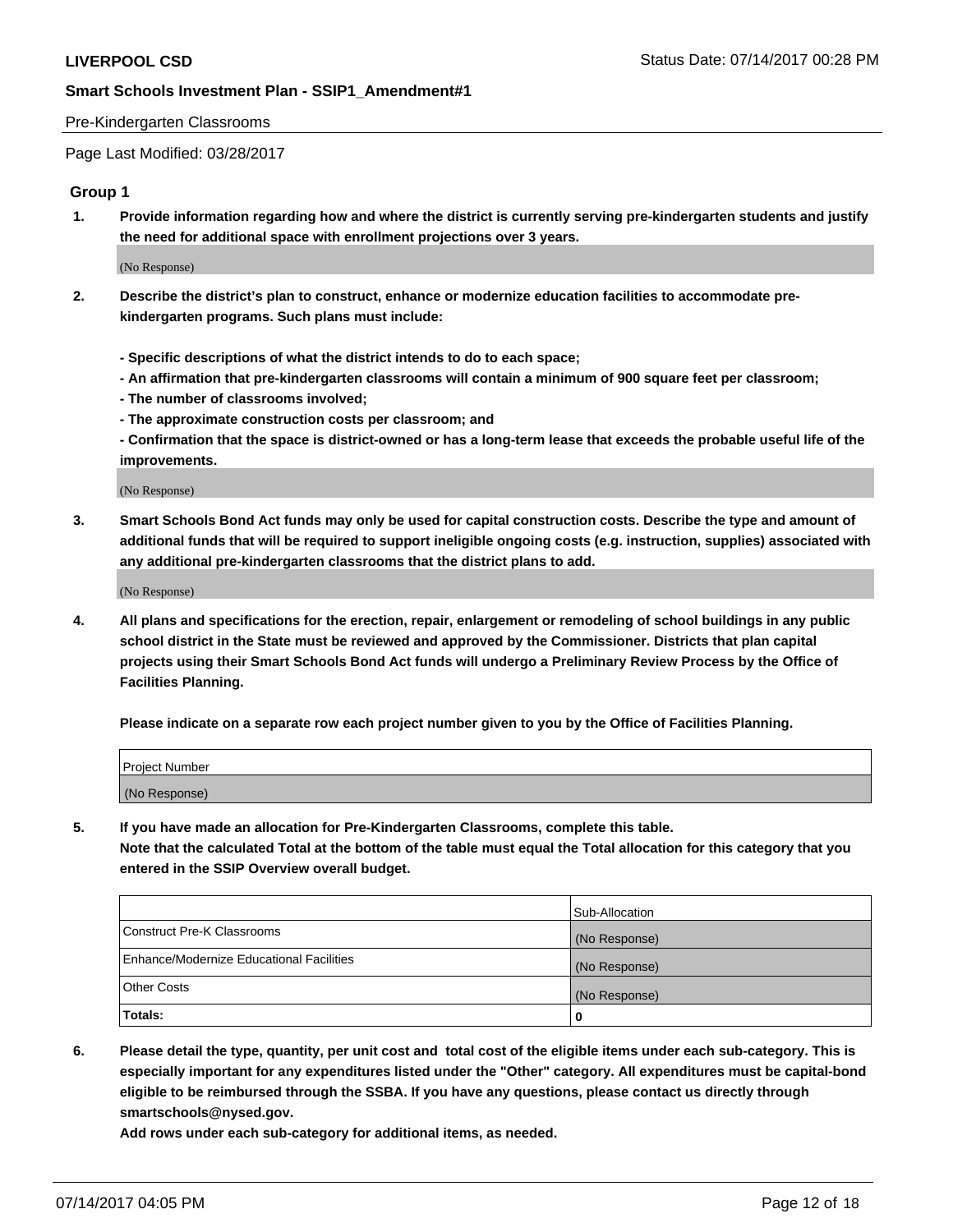# Pre-Kindergarten Classrooms

| Select the allowable expenditure | Item to be purchased | Quantity      | Cost per Item | <b>Total Cost</b> |
|----------------------------------|----------------------|---------------|---------------|-------------------|
| type.                            |                      |               |               |                   |
| Repeat to add another item under |                      |               |               |                   |
| each type.                       |                      |               |               |                   |
| (No Response)                    | (No Response)        | (No Response) | (No Response) | (No Response)     |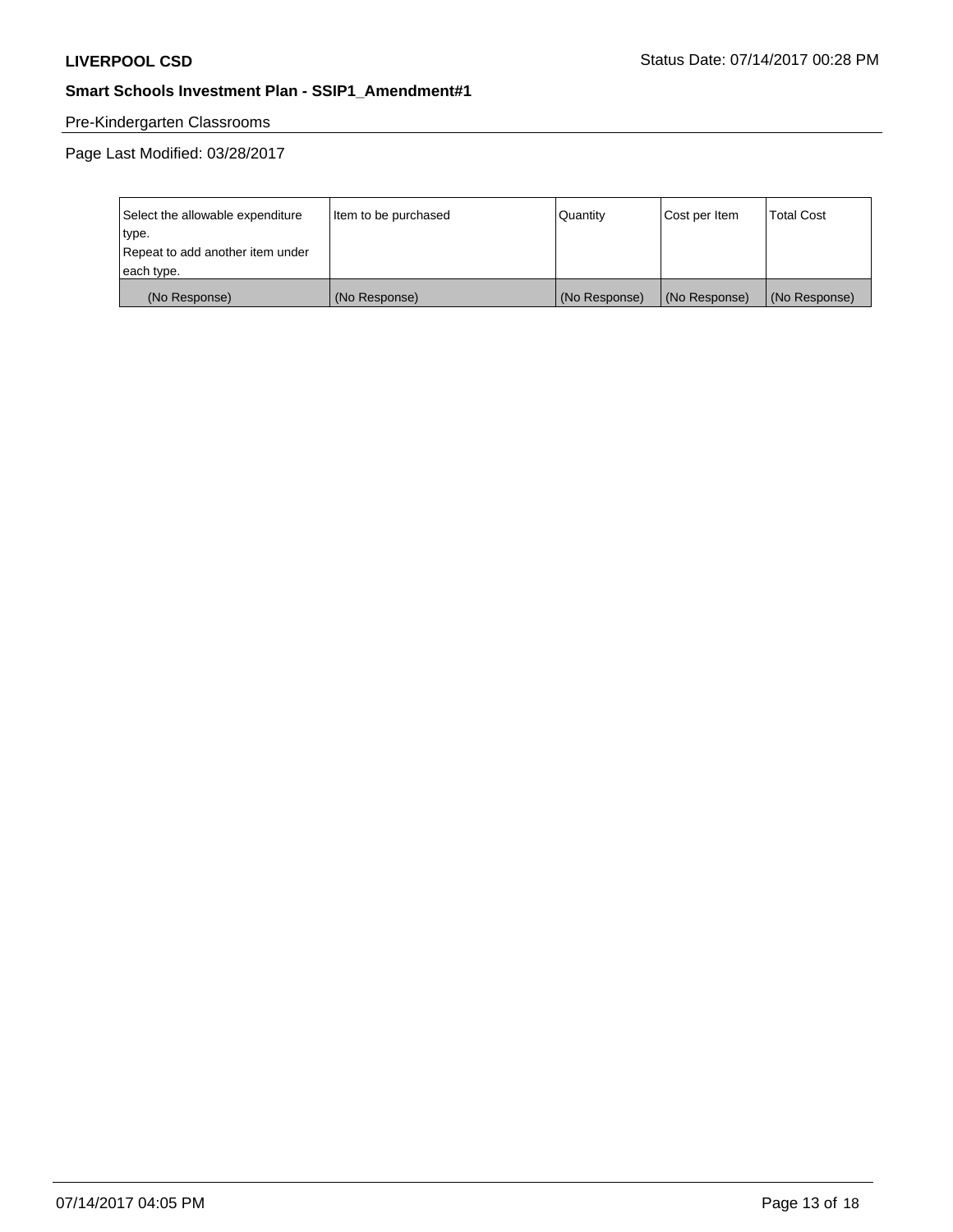Replace Transportable Classrooms

Page Last Modified: 03/28/2017

### **Group 1**

**1. Describe the district's plan to construct, enhance or modernize education facilities to provide high-quality instructional space by replacing transportable classrooms.**

(No Response)

**2. All plans and specifications for the erection, repair, enlargement or remodeling of school buildings in any public school district in the State must be reviewed and approved by the Commissioner. Districts that plan capital projects using their Smart Schools Bond Act funds will undergo a Preliminary Review Process by the Office of Facilities Planning.**

**Please indicate on a separate row each project number given to you by the Office of Facilities Planning.**

| Project Number |  |
|----------------|--|
| (No Response)  |  |

**3. For large projects that seek to blend Smart Schools Bond Act dollars with other funds, please note that Smart Schools Bond Act funds can be allocated on a pro rata basis depending on the number of new classrooms built that directly replace transportable classroom units.**

**If a district seeks to blend Smart Schools Bond Act dollars with other funds describe below what other funds are being used and what portion of the money will be Smart Schools Bond Act funds.**

(No Response)

**4. If you have made an allocation for Replace Transportable Classrooms, complete this table. Note that the calculated Total at the bottom of the table must equal the Total allocation for this category that you entered in the SSIP Overview overall budget.**

|                                                | Sub-Allocation |
|------------------------------------------------|----------------|
| Construct New Instructional Space              | (No Response)  |
| Enhance/Modernize Existing Instructional Space | (No Response)  |
| Other Costs                                    | (No Response)  |
| Totals:                                        | $\Omega$       |

**5. Please detail the type, quantity, per unit cost and total cost of the eligible items under each sub-category. This is especially important for any expenditures listed under the "Other" category. All expenditures must be capital-bond eligible to be reimbursed through the SSBA. If you have any questions, please contact us directly through smartschools@nysed.gov.**

| Select the allowable expenditure | Item to be purchased | Quantity      | Cost per Item | <b>Total Cost</b> |
|----------------------------------|----------------------|---------------|---------------|-------------------|
| type.                            |                      |               |               |                   |
| Repeat to add another item under |                      |               |               |                   |
| each type.                       |                      |               |               |                   |
| (No Response)                    | (No Response)        | (No Response) | (No Response) | (No Response)     |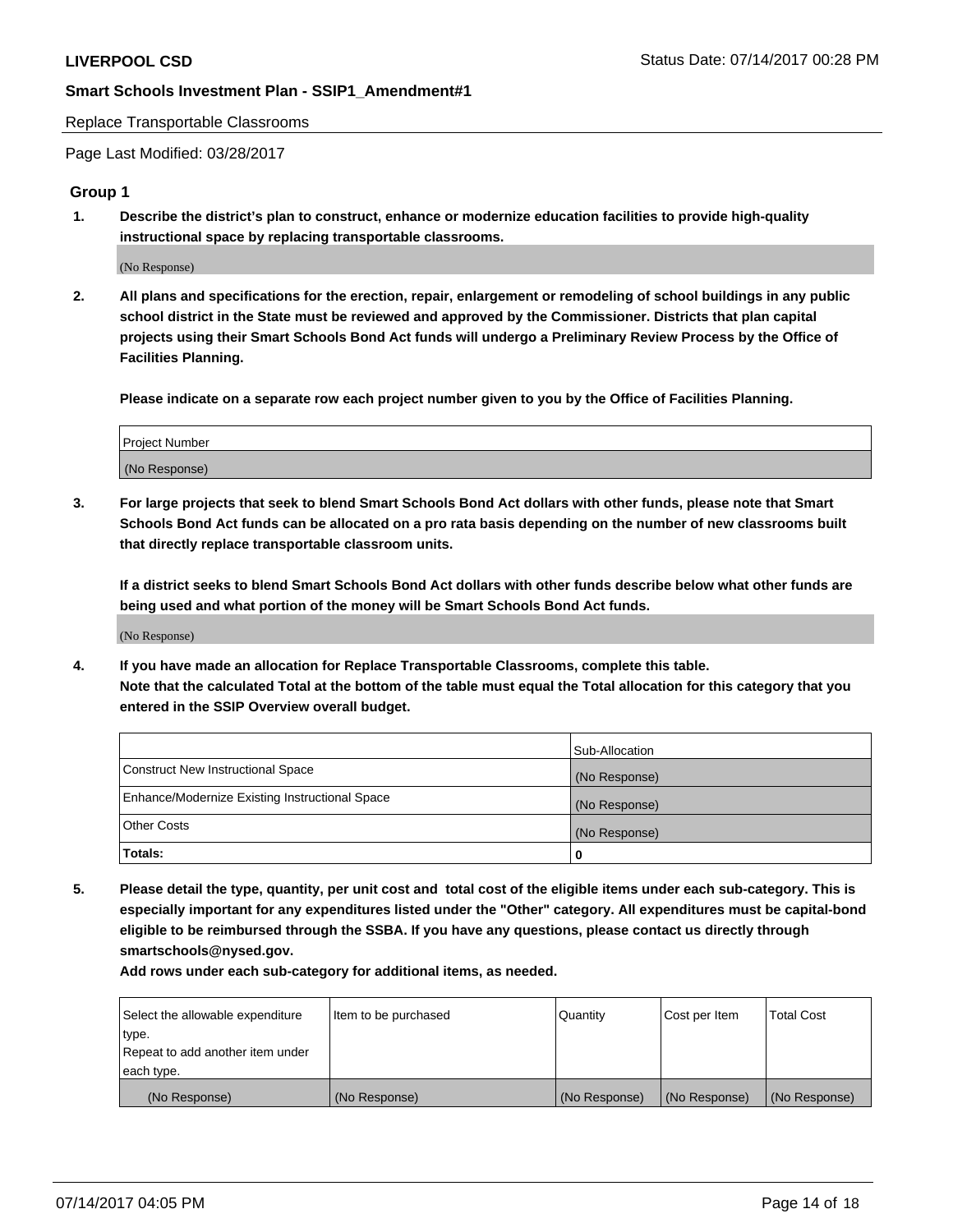### High-Tech Security Features

Page Last Modified: 03/28/2017

## **Group 1**

**1. Describe how you intend to use Smart Schools Bond Act funds to install high-tech security features in school buildings and on school campuses.**

(No Response)

**2. All plans and specifications for the erection, repair, enlargement or remodeling of school buildings in any public school district in the State must be reviewed and approved by the Commissioner. Districts that plan capital projects using their Smart Schools Bond Act funds will undergo a Preliminary Review Process by the Office of Facilities Planning.** 

**Please indicate on a separate row each project number given to you by the Office of Facilities Planning.**

| Project Number |  |
|----------------|--|
|                |  |
| (No Response)  |  |

- **3. Was your project deemed eligible for streamlined Review?**
	- Yes  $\hfill \square$  No
- **4. Include the name and license number of the architect or engineer of record.**

| Name          | l License Number |
|---------------|------------------|
| (No Response) | (No Response)    |

**5. If you have made an allocation for High-Tech Security Features, complete this table. Note that the calculated Total at the bottom of the table must equal the Total allocation for this category that you entered in the SSIP Overview overall budget.**

|                                                      | Sub-Allocation |
|------------------------------------------------------|----------------|
| Capital-Intensive Security Project (Standard Review) | (No Response)  |
| Electronic Security System                           | (No Response)  |
| <b>Entry Control System</b>                          | (No Response)  |
| Approved Door Hardening Project                      | (No Response)  |
| <b>Other Costs</b>                                   | (No Response)  |
| Totals:                                              | 0              |

**6. Please detail the type, quantity, per unit cost and total cost of the eligible items under each sub-category. This is especially important for any expenditures listed under the "Other" category. All expenditures must be capital-bond eligible to be reimbursed through the SSBA. If you have any questions, please contact us directly through smartschools@nysed.gov.**

| (No Response)                    | (No Response)        | (No Response) | (No Response) | (No Response)     |
|----------------------------------|----------------------|---------------|---------------|-------------------|
| each type.                       |                      |               |               |                   |
| Repeat to add another item under |                      |               |               |                   |
| type.                            |                      |               |               |                   |
| Select the allowable expenditure | Item to be purchased | Quantity      | Cost per Item | <b>Total Cost</b> |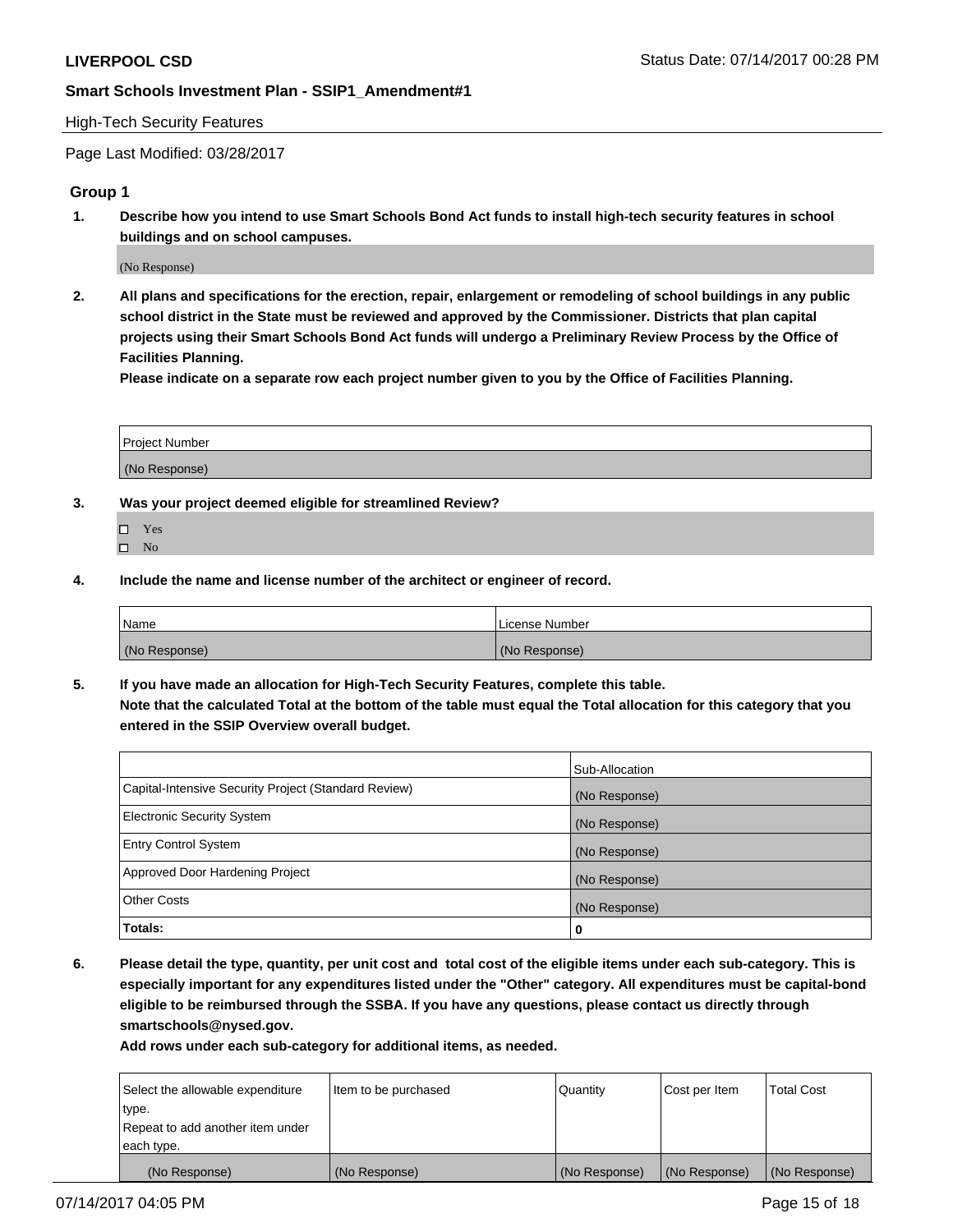High-Tech Security Features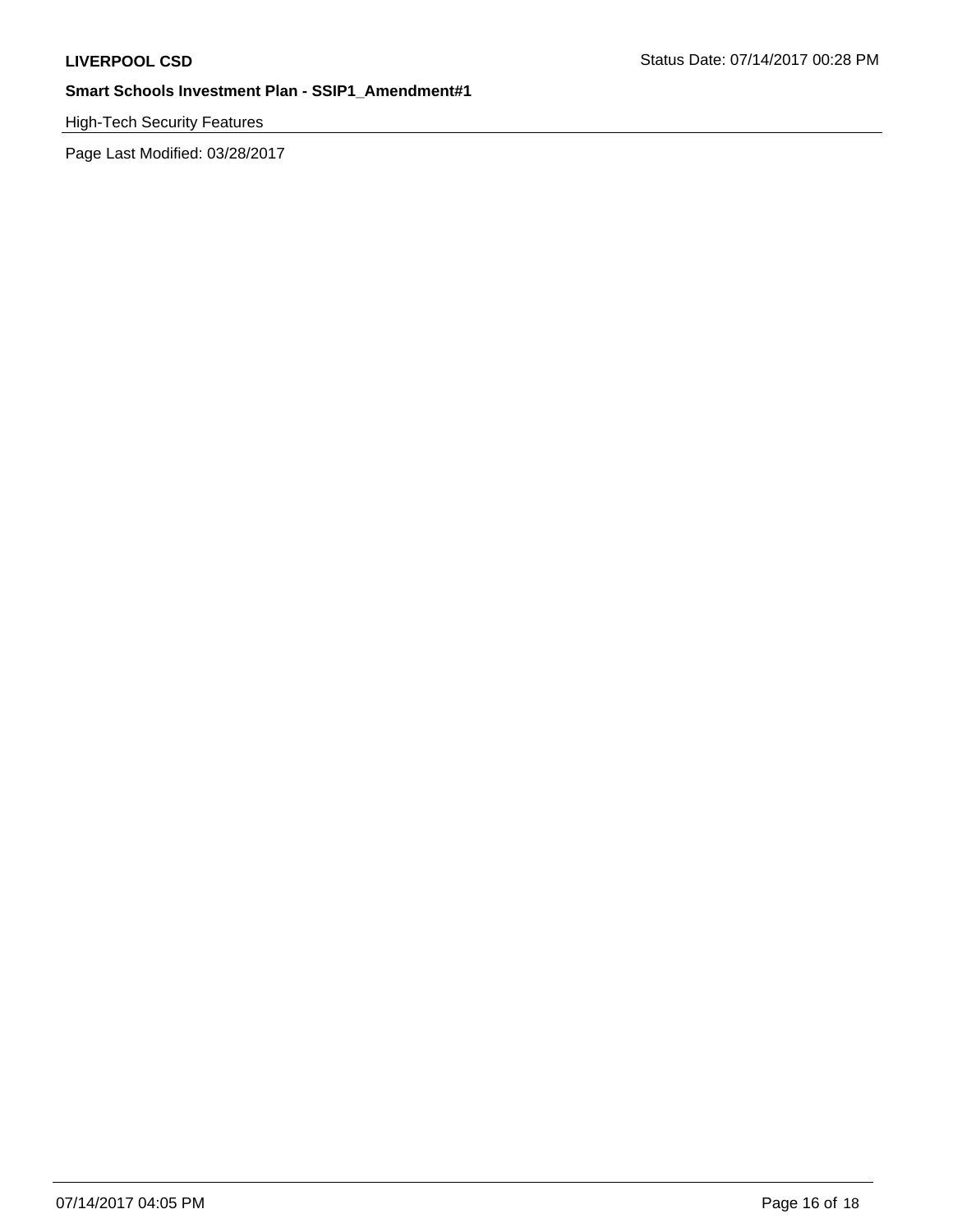Report